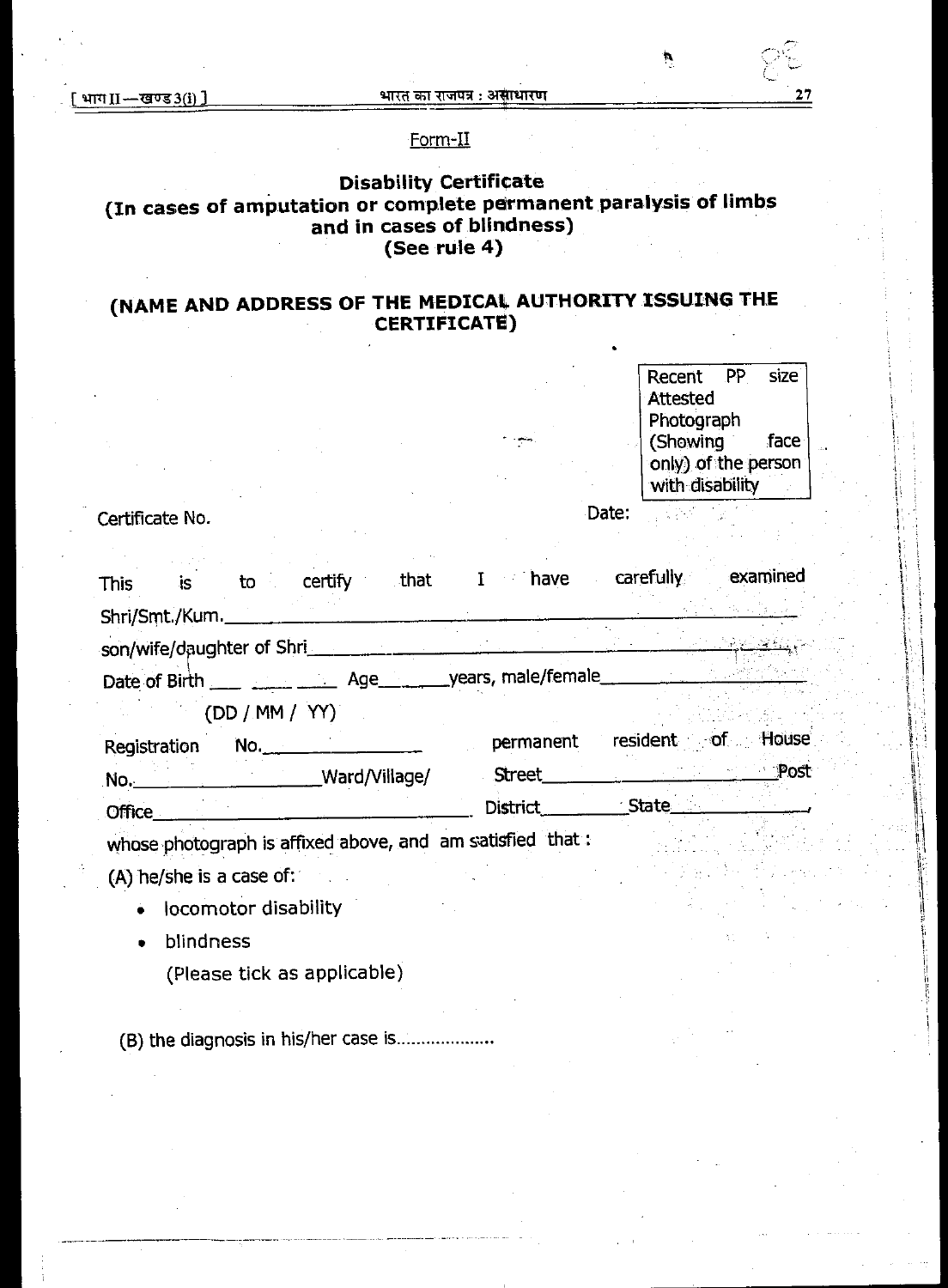(A) He/ She has 0/0(in figure) percent (in words) permanent physical impairment/blindness in relation to his/her (part of body) as per guidelines (to be specified).

2. The applicant has submitted the following document as proof of residence:-

| Nature of Document | Date of Issue | Details of authority issuing |  |  |
|--------------------|---------------|------------------------------|--|--|
|                    |               | certificate                  |  |  |
|                    |               |                              |  |  |
|                    |               |                              |  |  |
|                    |               |                              |  |  |
|                    |               |                              |  |  |

(Signature and Seal of Authorised Signatory of notified Medical Authority)

Signature/Thumb impression of the person in whose<br>favour disability disability certificate is issued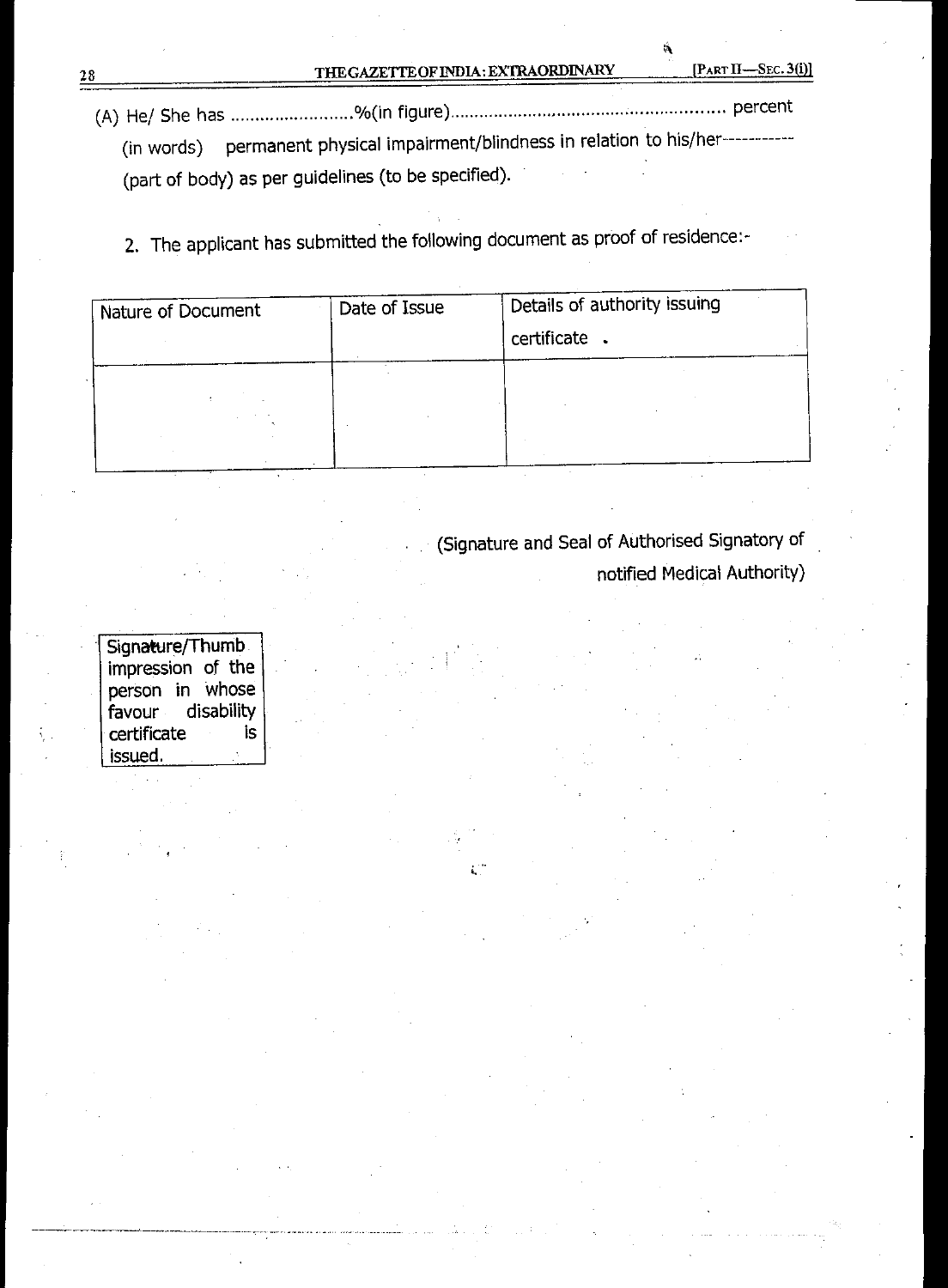## **Form-III**

## **Disability Certifioate (In case of multiple diSabilities) (NAME AND ADDRESS OF THE MEDICAL AUTHORITY ISSUING THE CERTIFICATE (See rule 4)**

Recent PP size Attested Photograph (Showing face only) of the person with disability

## Certificate No. Date:

| to<br><b>This</b><br>is :                                                   | that<br>certify | have<br>$^{\circ}$ we $^{\circ}$ . | examined<br>carefully       |
|-----------------------------------------------------------------------------|-----------------|------------------------------------|-----------------------------|
| Shri/Smt./Kum._______                                                       |                 |                                    | /son/wife/                  |
| daughter of Shri                                                            |                 |                                    |                             |
| Date of Birth $\frac{\phantom{1}}{2}$ $\frac{\phantom{1}}{2}$ $\phantom{1}$ | Age             |                                    | years, male/female          |
| (DD) (MM) (YY)<br>No.<br>Registration                                       |                 | permanent                          | resident of<br><b>House</b> |
| No.__________________                                                       |                 | Ward/Village/Street                |                             |
| <b>Office</b><br><b>Post</b>                                                |                 | <b>District</b>                    | State                       |
| whose photograph is affixed above, and are satisfied that:                  |                 |                                    |                             |

(A) He/she is a Case of **Multiple Disability.** His/her extent of permanent physical impairment/disability has been evaluated as per guidelines (to be specified) for the disabilities ticked below, and shown against the relevant disability in the table below:

O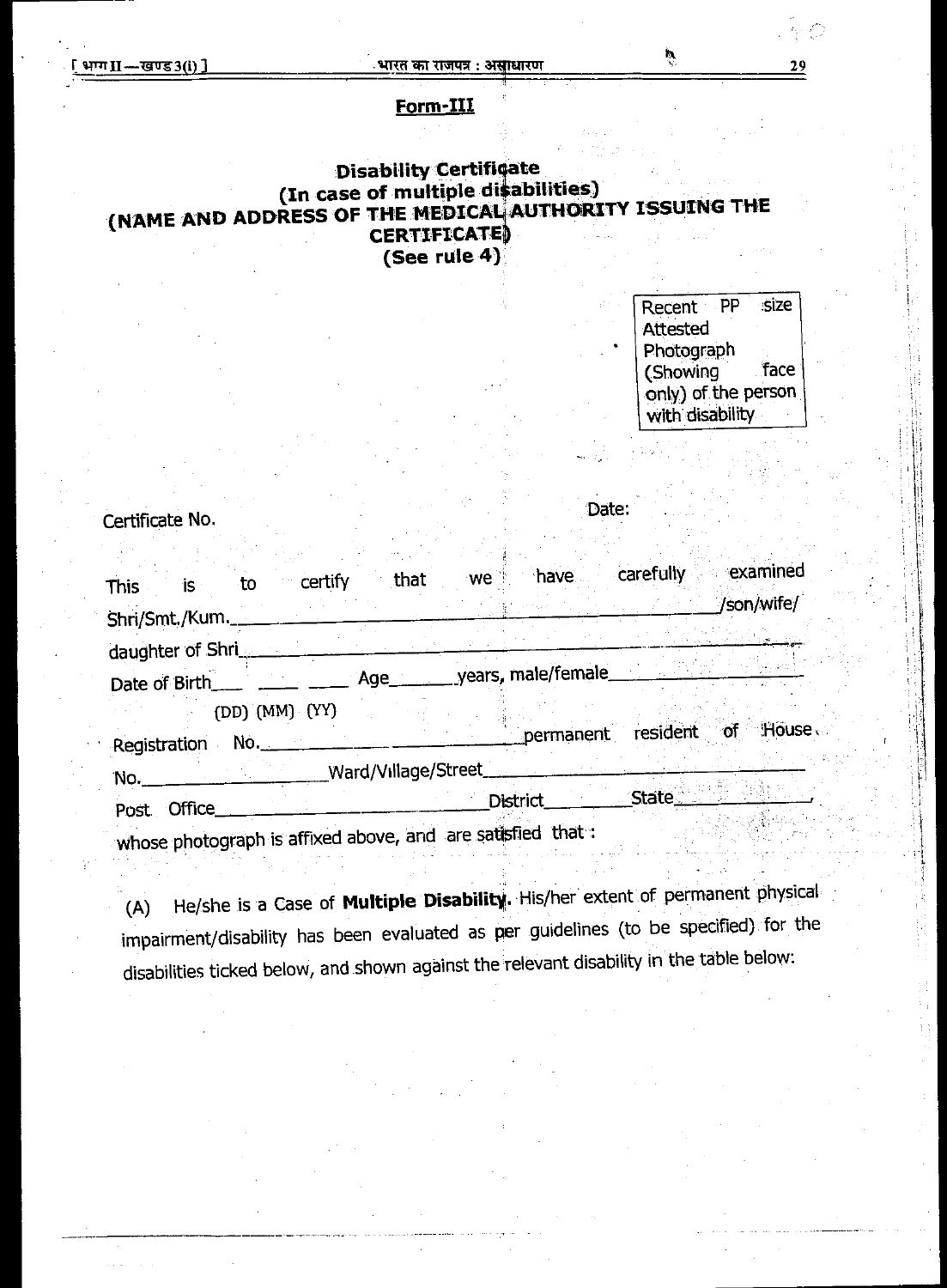| S.<br>No.       | <b>Disability</b>    | Part<br><b>Affected</b><br>of Body | <b>Diagnosis</b> | physical<br>Permanent<br>impairment/mental<br>disability (in %) |
|-----------------|----------------------|------------------------------------|------------------|-----------------------------------------------------------------|
| $\mathbf{1}$    | Locomotor disability |                                    |                  |                                                                 |
| $\overline{2}$  | Low vision           | #                                  |                  |                                                                 |
| $\overline{3}$  | <b>Blindness</b>     | <b>Both Eyes</b>                   |                  |                                                                 |
| $\overline{4}$  | Hearing impairment   | £                                  |                  |                                                                 |
| 5               | Mental retardation   | χ                                  |                  |                                                                 |
| $6\phantom{1}6$ | Mental-illness       | $X$ .                              |                  |                                                                 |

(B) In the light of the above, his /her over all permanent physical impairment as per guidelines(to be specified), is as follows:-

In figures:- percent

I In words:- percent

2. This condition is progressive/ non-progressive/ likely to improve/ not likely to improve.

3. Reassessment of disability is :

(i) not necessary,

**Or** 

 $(ii)$  is recommended/ after  $\_\_\_\_\$ years certificate shall be valid till months, and therefore this

(DD) (MM) (YY)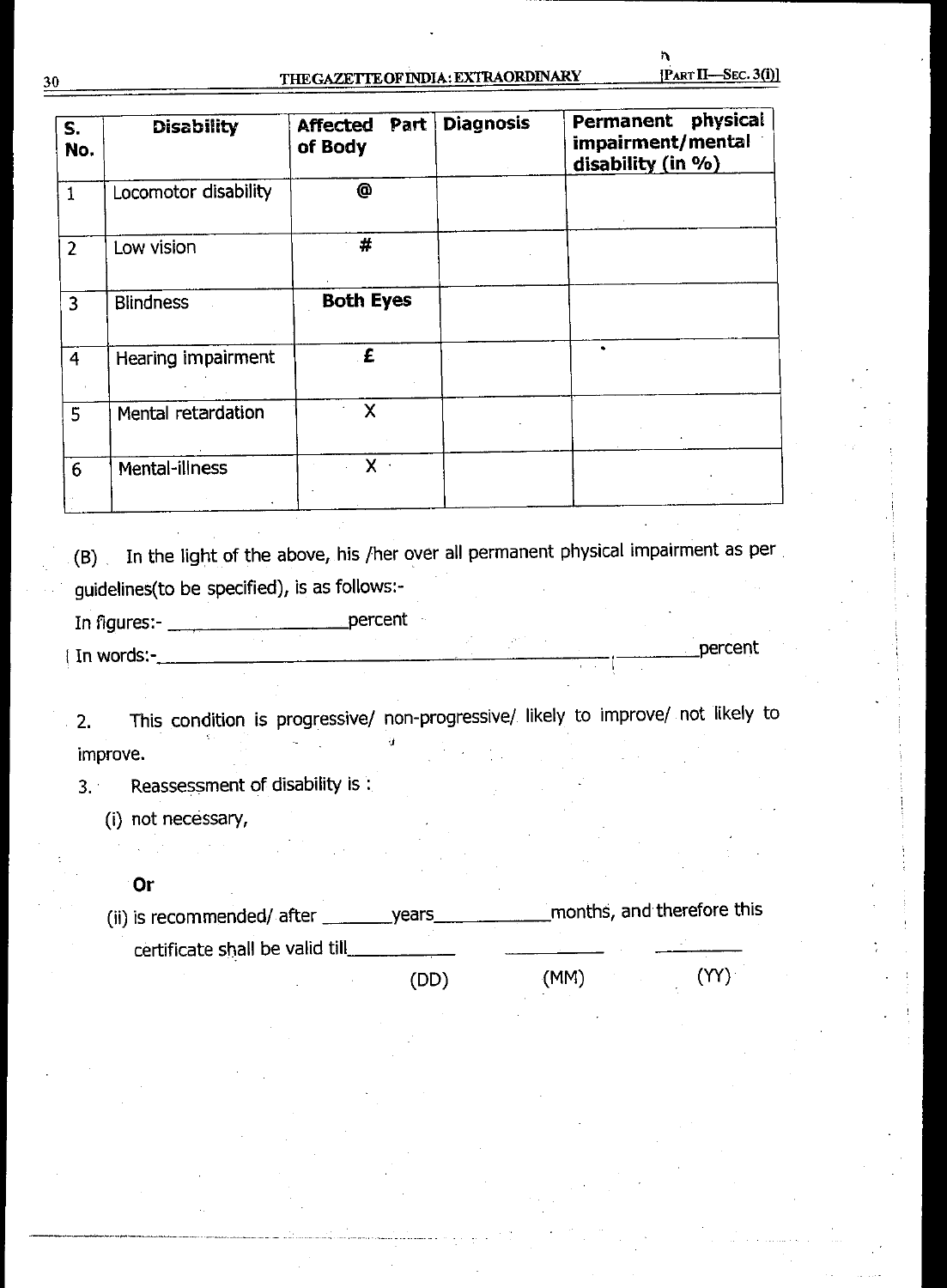31

# **© e.g. Left/Right/both arms/legs**

- **# e.g. Single eye/both eyes**
- **£ e.g. Left/Right/both ears**
- $T_{\text{the}}$  applicant has submitted the following document as proof of residence.

| 4.<br>The applicant has submitted<br>Nature of Document | Date of Issue | Details of authority issuing<br>certificate |
|---------------------------------------------------------|---------------|---------------------------------------------|
|                                                         |               |                                             |
|                                                         |               |                                             |
|                                                         |               |                                             |

Signature and seal of the Medical Autho  $5.$ 

Name and seal of the Chairperson Name and seal of Member Name and seal of Member

Signature/ Thumb impression of the person in whose<br>favour disability disability<br>is certificate issued.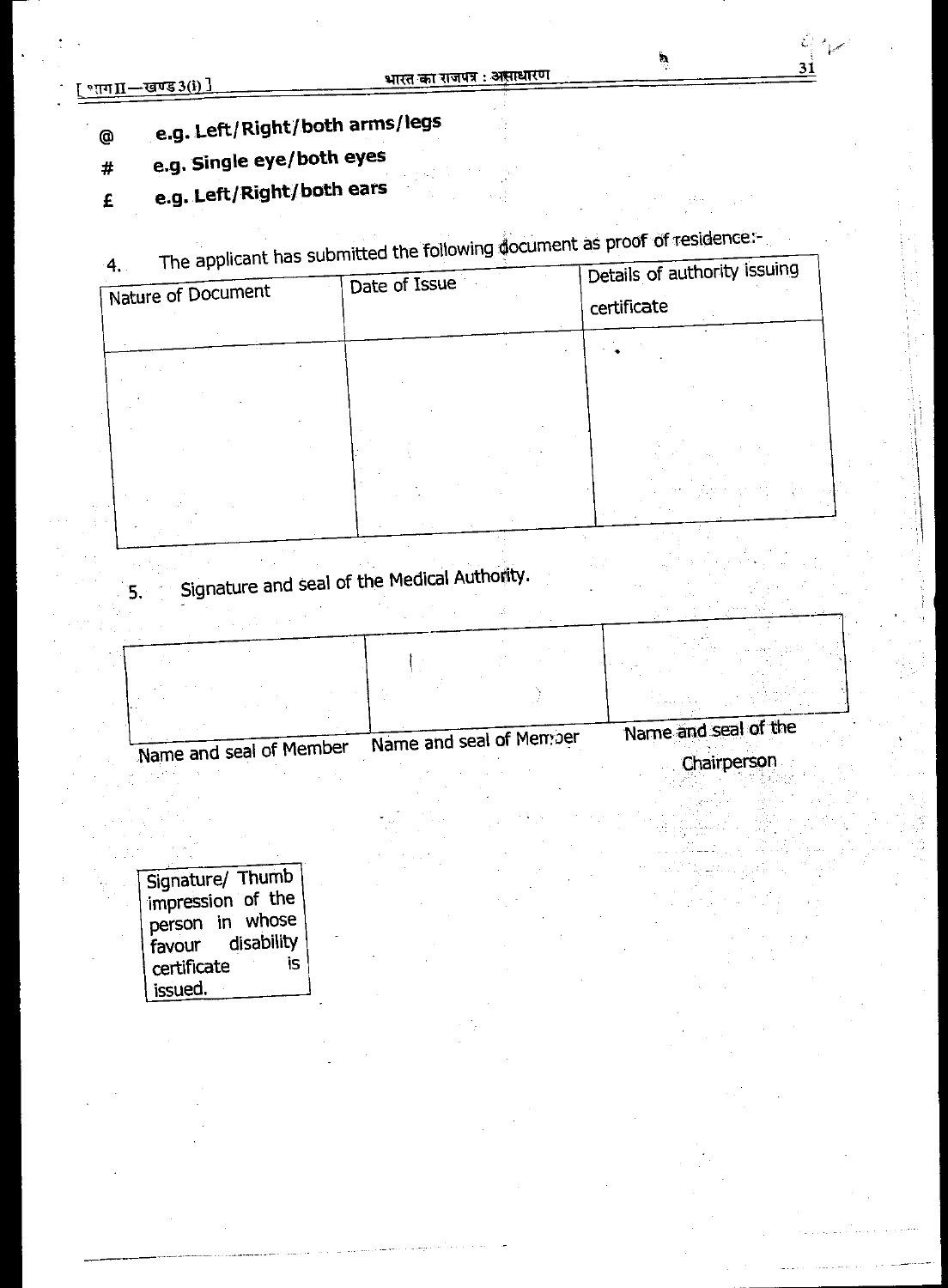'n

## **Form-IV**

### **Disability Certificate (In cases other than those mentioned in Forms II and III)**

## **(NAME AND ADDRESS OF THE MEDICAL AUTHORITY ISSUING THE CERTIFICATE) (See rule 4)**

| . . | PP<br>Recent | size |
|-----|--------------|------|
|     | Attested     |      |
|     | Photograph   |      |
|     | (Showing     | face |
|     | only)        | the  |
|     | person       | with |
|     | disability   |      |
|     |              |      |
|     |              |      |

Certificate No. Date.

|  |                | This is to certify that I have                             |  | carefully examined                                                                  |  |
|--|----------------|------------------------------------------------------------|--|-------------------------------------------------------------------------------------|--|
|  |                |                                                            |  |                                                                                     |  |
|  |                | wife/daughter of Shri                                      |  |                                                                                     |  |
|  |                |                                                            |  | Date of Birth____ ____ _____ Age_______ years, male/female_______________________   |  |
|  | (DD) (MM) (YY) |                                                            |  |                                                                                     |  |
|  |                |                                                            |  | Registration No. permanent resident of House                                        |  |
|  |                |                                                            |  |                                                                                     |  |
|  |                |                                                            |  |                                                                                     |  |
|  |                |                                                            |  | whose photograph is affixed above, and am satisfied that he/she is a case           |  |
|  |                |                                                            |  | of extent of percentage physical disability. His/her extent of percentage physical  |  |
|  |                |                                                            |  | impairment/disability has been evaluated as per guidelines (to be specified) and is |  |
|  |                | shown against the relevant disability in the table below:- |  |                                                                                     |  |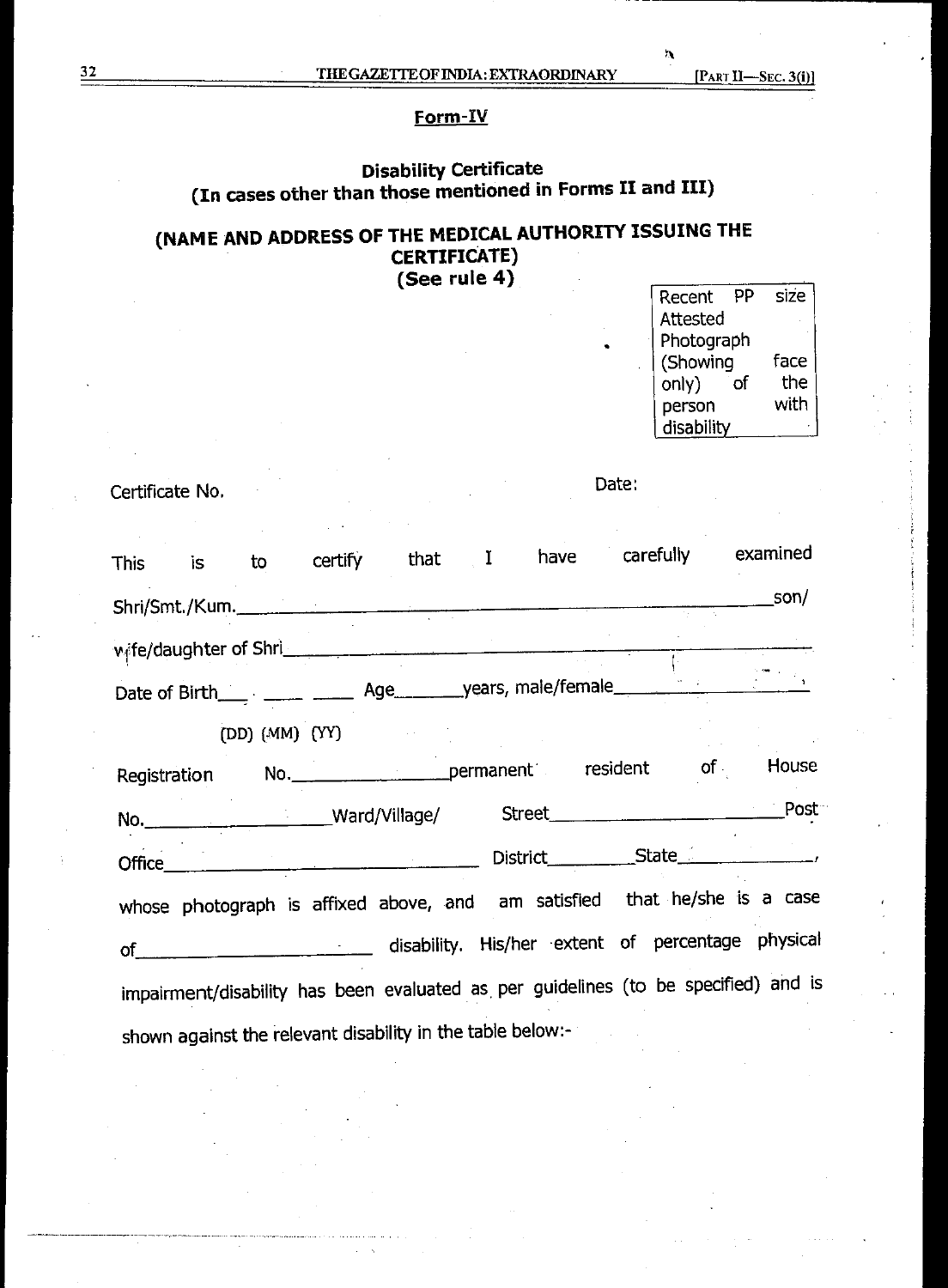| $\mathbb{S}$ .<br>No. | <b>Disability</b>    | Affected Part<br>of Body | <b>Diagnosis</b> | Permanent<br><b>physical</b><br>impairment/mental<br>disability (in $\%$ ) |
|-----------------------|----------------------|--------------------------|------------------|----------------------------------------------------------------------------|
| 1                     | Locomotor disability |                          |                  |                                                                            |
| $\overline{2}$        | Low vision           | Ą.                       |                  |                                                                            |
| $\mathfrak{Z}$        | <b>Blindness</b>     | <b>Both Eyes</b>         |                  |                                                                            |
| 4                     | Hearing impairment   | £                        |                  |                                                                            |
| 5                     | Mental retardation   | Χ                        |                  |                                                                            |
| $\epsilon$            | Mental-illness       | X                        |                  |                                                                            |

(Please strike out the disabilities which are not applicable.)

2. The above condition is progressive/ non-progressive/ **likely to improve/ not likely**  to improve.

3. Reassessment of disability is :

- (i) not necessary,
	- Or

(ii) is recommended/ after \_\_\_\_\_\_\_\_\_ years \_\_\_\_\_\_\_\_\_\_ months, and therefore this certificate shall be valid till (DD) (MM) (VY)

- **e.g. Left/Right/both arms/legs**  ©
- **e.g. Single eye/both eyes**   $\frac{d}{d\phi}$
- Ê **e.g. Left/Right/both ears**
- The applicant has submitted the following document as proof of residence:- Ę.

 $3 Q/10 - 5$